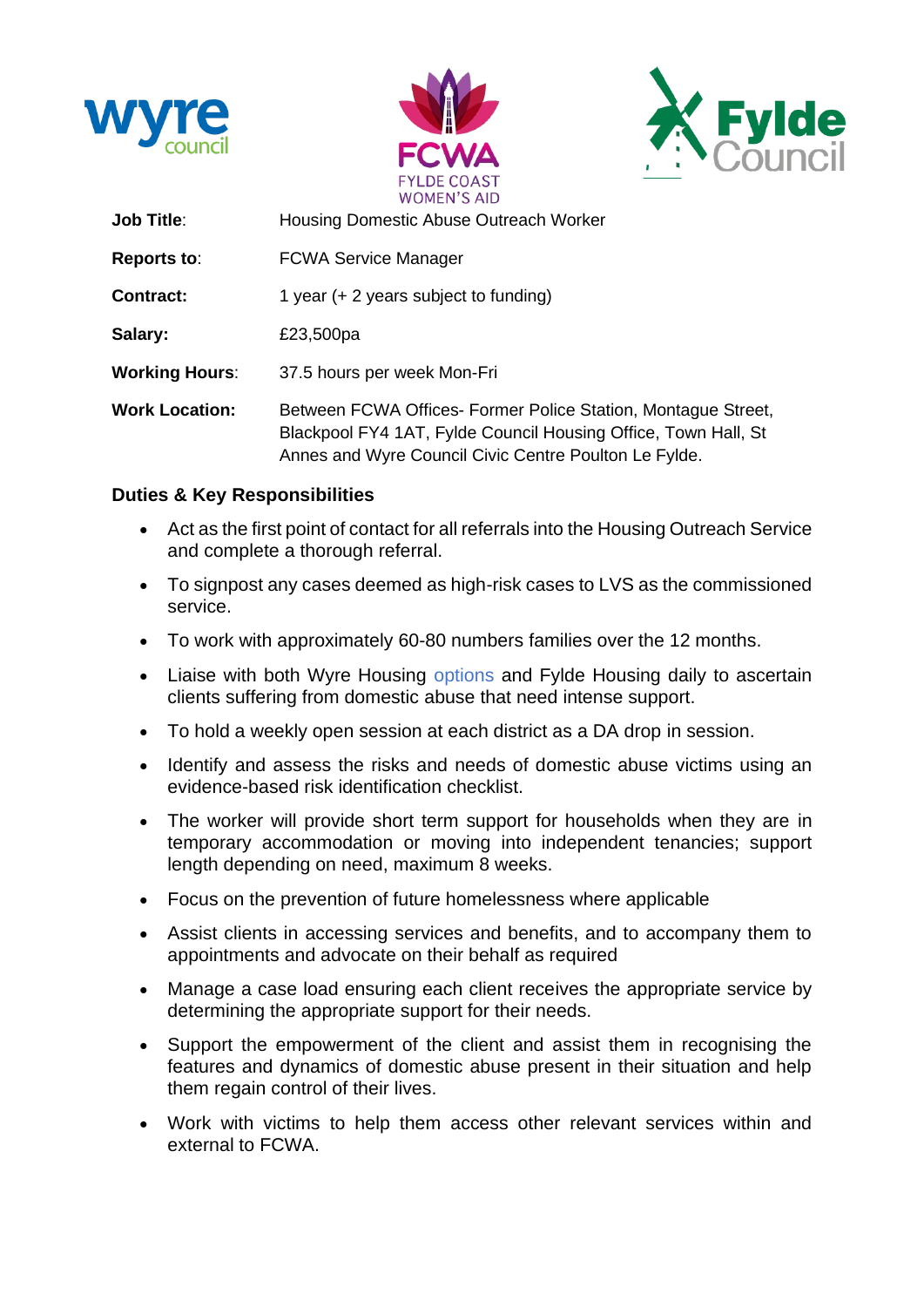





- Advocate for victims with agencies who can help to address the domestic abuse by:
	- I. Understanding the role of all relevant statutory and non-statutory services available to domestic abuse victims and how your role fits into them.
	- II. Providing advocacy, emotional and practical support and information to victims including in relation to legal options, housing, health and finance.
	- III. Working directly with all key agency partners to address the safety of victims
- Ensure all referrals are processed efficiently with effective administrative skills
- Input all referrals onto FCWA's online database and maintain each record
- Record all outcomes electronically, ensuring the right information is collated in an accurate and confidential manner
- Provide information and statistics for monitoring purposes on a bi-monthly basis.
- Implement policies and procedures of Fylde Coast Women's Aid including child protection, health and safety, diversity issues, equal opportunities, and confidentiality.
- Where appropriate attend, participate and contribute to planning meetings, reviews and case conference by way of verbal contribution and/or presentation of reports.
- Deliver services consistently in time with work plans, monitor and evaluate performance of work including personal performances making modifications and improvements appropriately.
- Undertake training as and when required with Housing Teams within each local authority.
- Attend Homeless Forums within each Authority.

## **KNOWLEDGE AND QUALIFICATIONS:**

#### **A=Application**

#### **I= Interview**

| $-1.$            | Have at least 2 years case management experience, for example in housing,   A<br>criminal justice work, health, health and social care or other relevant area |  |
|------------------|---------------------------------------------------------------------------------------------------------------------------------------------------------------|--|
|                  |                                                                                                                                                               |  |
| $\overline{2}$ . | Knowledge of domestic violence its impact on victims and their children                                                                                       |  |
|                  | (physical, emotional, financial and sexual, with knowledge of 'honour- based                                                                                  |  |
|                  | violence', forced marriage and Female Genital Mutilation)                                                                                                     |  |